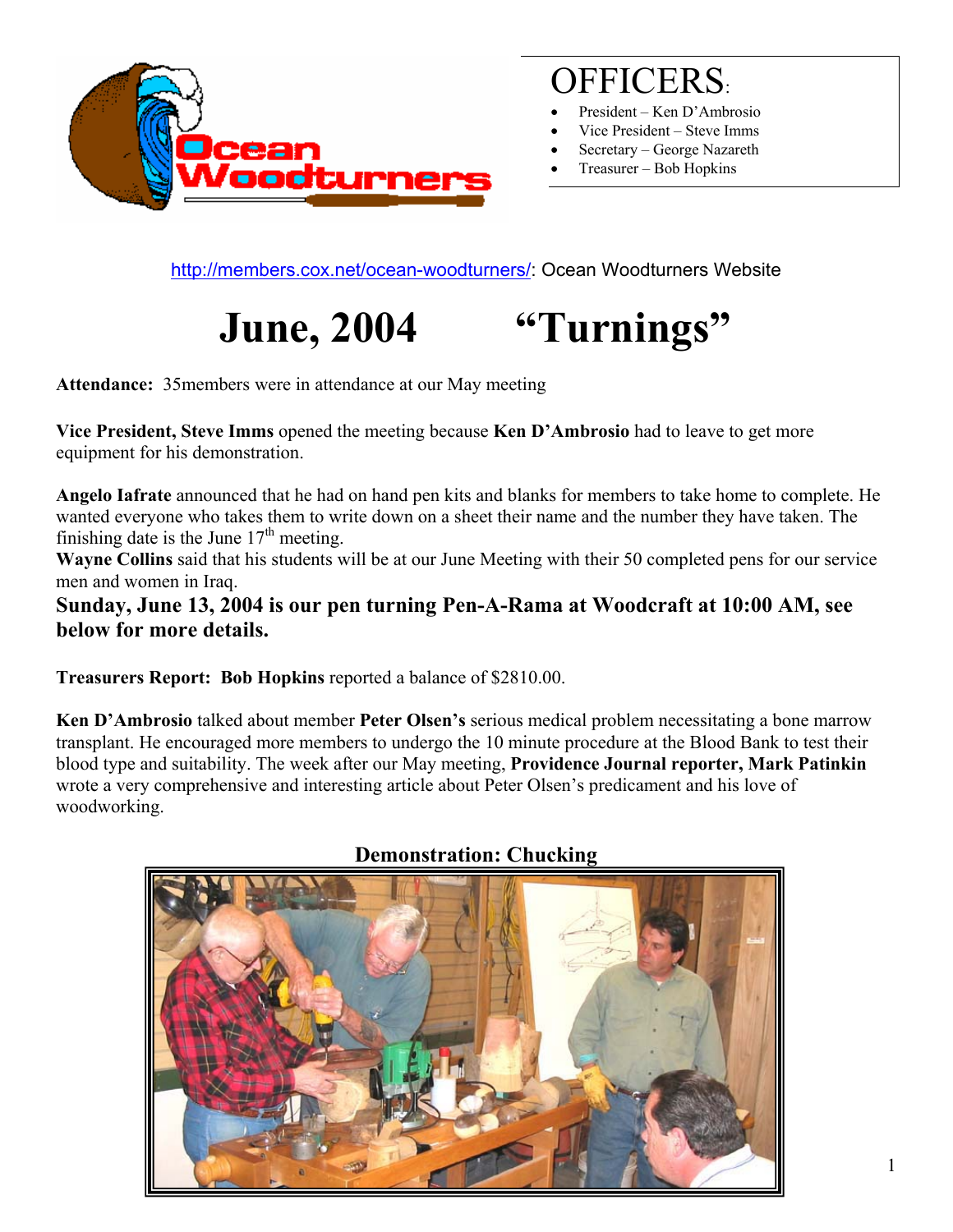**Ken D'Ambrosio** explained the process he uses to chuck a rounded out log by routing out a centered depression with a wooden jig that will accept a round tenon. The tenon can then be glued on with CA glue. **Curt Mason and Dick Murphy** performed the assembly work and **Ken** did the routing.

**Ken** explained other methods of mounting wood on the lathe including faceplates and drive spurs. **Ken** also mentioned that **McFeeley square drive screws** are the strongest and best screws for mounting faceplates on wood. Mention was also made about reverse chucking for finishing the bottom bowls or vases. At the end of the demonstration, Ken passed out a 3-page illustration of the different ways to mount pieces on a lathe.



#### **Show and Tell**

- **1. Mike Murray:** Walnut hollow turning with copper foil inlays and turquoise crushed stone fillings.
- **2. Mike Murray:** Walnut Bowl.
- **3. Angelo Iafrate:** Apple wood square "waste wood" turning with small peep hole.
- **4. Kenneth Dubay:** A friend of Angelo's Eucalyptus natural-edged bowl.
- **5. Angelo Iafrate:** A cherry bowl w/ gold interior (a collaborative project between Angelo and a friend from another club.
- **6. Frank Iafrate:** 3 bottle stoppers.
- **7. Rich Lemieux:** small dish of Amboyna wood.
- **8. Bill Smith:** Large Walnut bowl.
- **9. Rick Sousa: ??** small cherry bowl.
- **10. Rick Sousa:** small Holly bowl with ebony base.
- **11. Rick Sousa:** small Tiger Maple dish
- **12. Rick Sousa:** small lidded Maple cylindrical box.
- **13. Rick Sousa:** small Maple dish.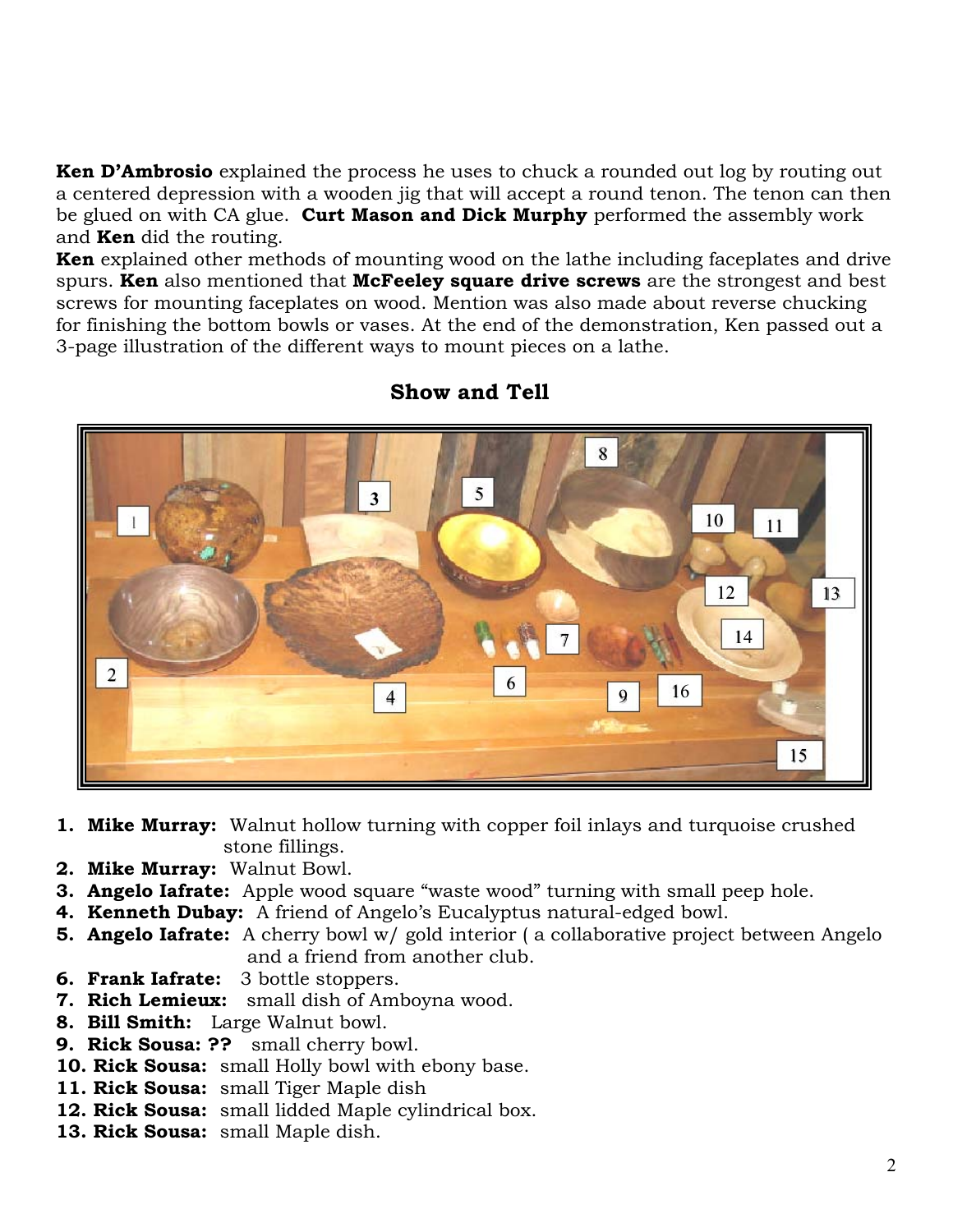#### **14. Rick Sousa:** Maple platter.

**15. Peter Sylvestre:** Unique adjustable MDF chuck for reverse chucking (this was donated to our raffle.)

**16. Angelo Iafrate:** 3 pens.

Near the end of the Show and Tell, a very interesting discussion occurred between Angelo Iafrate and Rick Sousa concerning Rick's methods of achieving his thin-walled pieces. Rick and Angelo are two of our best turners and I am sure that everyone present learned a great deal from this interchange. I for one (George), was interested in learning that Rick follows the use of the bowl gouge with a finish scraper to achieve those wonderfully thin pieces.

**Raffle:** In addition to the usual wood donated to the raffle, the highlight of the evening was the adjustable chuck for reverse chucking of bowls and vases donated by **Peter Sylvestre.** 



#### **Angelo Iafrate's Skew Clinic**

Angelo Iafrate held a Skew Clinic at his shop in Johnston. Angelo and a few other experienced turners supplied helpful advice, techniques and sharpening critiques. Unfortunately this turner did not have the wherewithal to make a list of the people who attended. One of the people who did attend was Dave Eaton who did have the wherewithal to bring a camera so the pictures you see above are compliments of Dave.